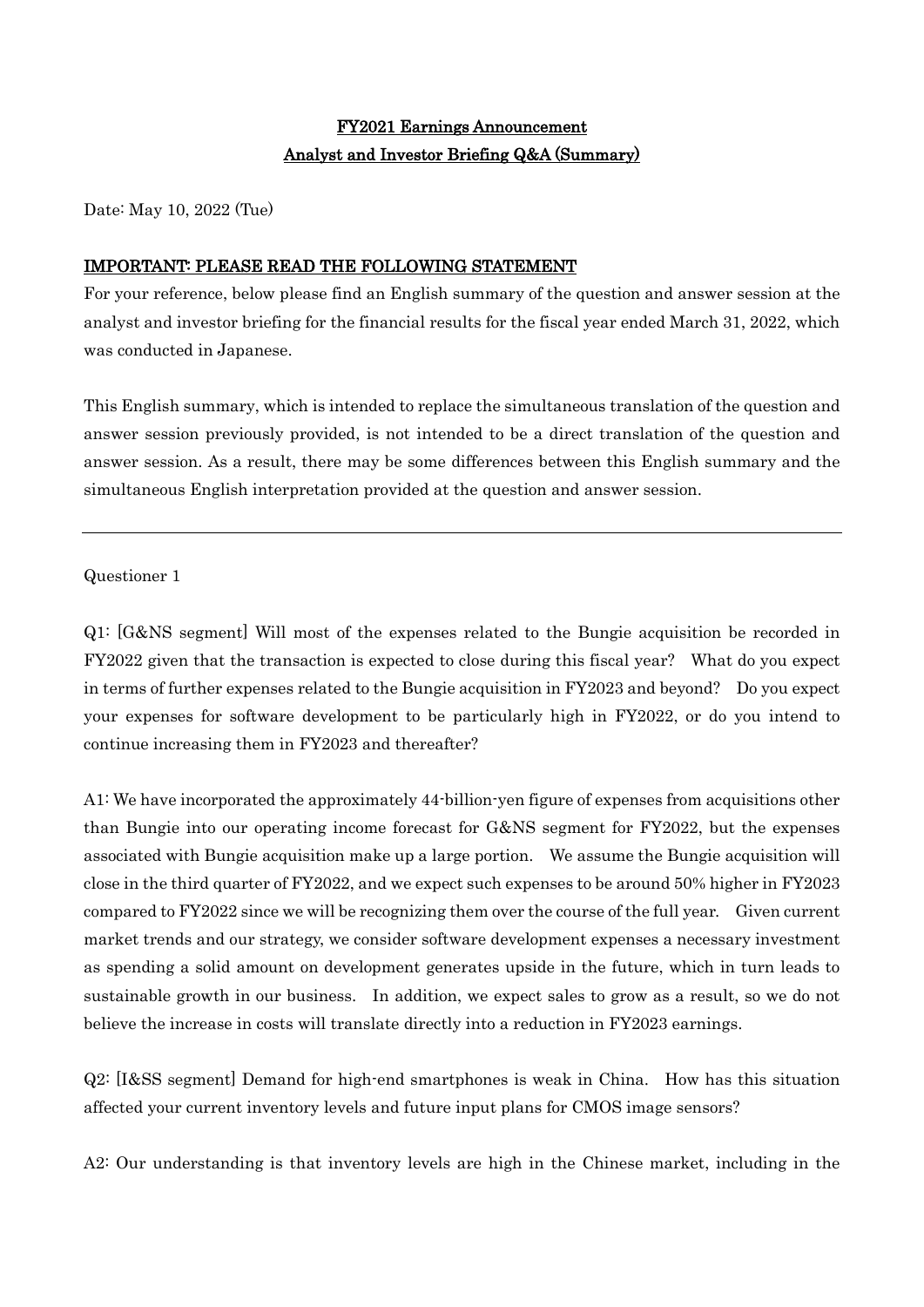distribution channel, but we are working on the assumption that the demand will normalize in the second half of FY2022. Much of our current stock is general-purpose, and, as such, can be used by multiple customers. We therefore want to maintain a level of stock that allows us to respond to fluctuations in demand, and we will take a balanced approach in formulating our plans, including by gauging the best timing to deploy capital expenditures.

#### Questioner 2

Q1: [I&SS segment] In terms of the sales forecast, how much of the rise in average prices do you expect to come from an increased weighting of higher value-added products versus inflation in your procurement costs for logic chips? To what extent do you assume that you will be passing along higher costs to customers?

A1: The rise in our average prices will be the result of larger die sizes and an increased weighting of higher value-added products combined with the inflation in logic chip prices. We basically expect the larger die sizes and increased value-add to be the greater contributor. Due to the implications for individual transactions, I cannot speak in detail to how much we will be able to pass along higher logic chip procurement costs, but I will say that we are basically asking our customers to accept cost increases that allow us to achieve fair margins. The market and our customers have gained a general appreciation of the fact that logic chips are in short supply, so I think that you can assume that it will be part of the conversation.

Q2: [ET&S/I&SS segments] I believe that inventory levels are significantly high at the ET&S and I&SS segments at the end of FY2021. Could you tell me why that is? On what sort of assumptions have you premised your forecasts as you look out to September?

A2: In the ET&S segment, we have acquired parts and materials that have been in short supply, and extremely long logistics lead times are also impacting our inventory levels. Our inventory was high at the end of FY2021, but that is the result of intentional stockpiling on our part, so it is not especially concerning to us at present. In the I&SS segment, we are operating at full utilization in order to make the best use of our capacity so that we will be able to address demand in FY2022. In addition, we have intentionally stockpiled inventory so that we will be able to hold off on capital expenditures and bring new capacity online until later dates. We do not envision our inventory levels changing substantially as we head toward September, nor do we think that they will change very much as we head toward the end of FY2022. We intend to manage ourselves so that we will have adequate inventories to address demand in FY2023.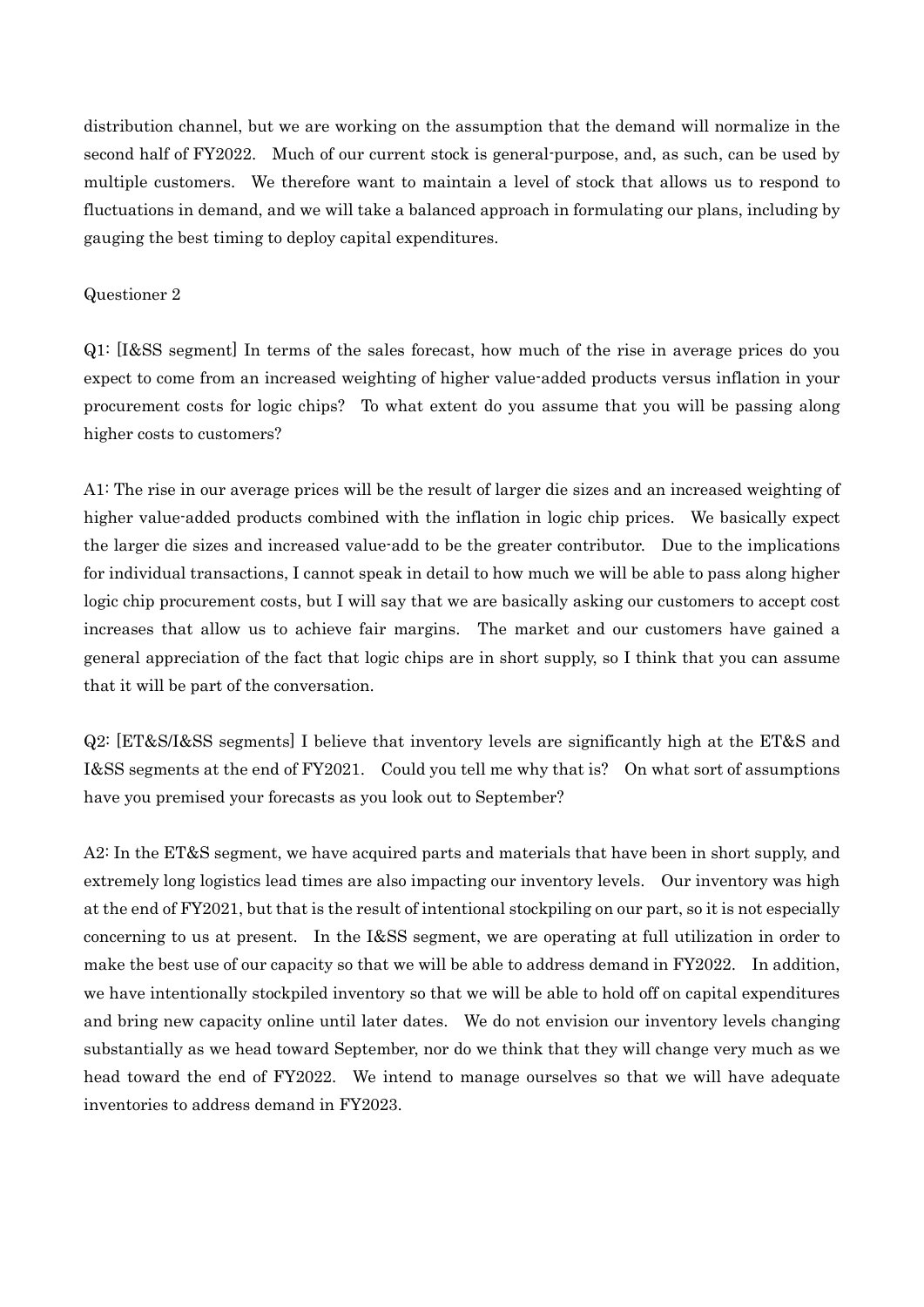#### Questioner 3

Q1: [G&NS segment] What is the reason for the decline in PlayStation Plus subscribers versus the third quarter of FY2021, and what are you expecting going forward? Given the upcoming launch of the new PlayStation Plus service in June, what are your assumptions for average revenue per user (ARPU), for example?

A1: As a general trend, despite the year-on-year decline in our key metric of total hours played, there was around an 8% increase when compared with January-February 2020, which excludes March 2020, when stay-at-home demand shot up rapidly. In addition, PlayStation Plus subscriber numbers are around 5.9 million higher than the end of March 2020. Although stay-at-home demand was a temporary phenomenon, even after the trend subsided, we are still seeing consistently strong engagement levels, so we are not overly concerned from a medium-term perspective. We see it as positive that engagement levels remain high. The new PlayStation Plus services will be launched in stages starting in June, and we expect a steady rise in subscribers subsequently.

Q2: [I&SS segment] Could you update us on wafer input and capacity figures? Also, based on the FY2022 forecast of approximately 370 billion yen and the Fourth Mid-Range Plan cumulative capital expenditure figure of approximately 900 billion yen, I calculate a decline of approximately 100 billion yen in capital expenditure in FY2023 from what should be a peak in FY2022. Am I correct in assuming investment in the TSMC semiconductor foundry service company is not included in this figure?

A2: Monthly photodiode production capacity stood at roughly 122,000 wafers at the end of the fourth quarter FY2021. This decrease is due to changes in the model mix, and there have been temporary stoppages due to facility maintenance. We expect a capacity of 130,000 wafers for the first quarter of FY2022. As for wafer inputs, the simple monthly average for the three months of the fourth quarter of FY2021 was around 121,000 wafers. We operated at full capacity allowing for the impact of the Oita earthquake in January and the Miyagi earthquake in March. We estimate a simple monthly average of around 126,000 wafers for the three months of the first quarter of FY2022, when we expect to be operating at full utilization. Capital expenditure will decline slightly in FY2023 but will remain at a high level. Investment in the TSMC foundry service company falls under a different category.

### Questioner 4

Q1: [G&NS segment] My first question concerns the PlayStation Plus refresh. You have peers whose strategy is to offer new content in their services. Would that possibly be an option for you in the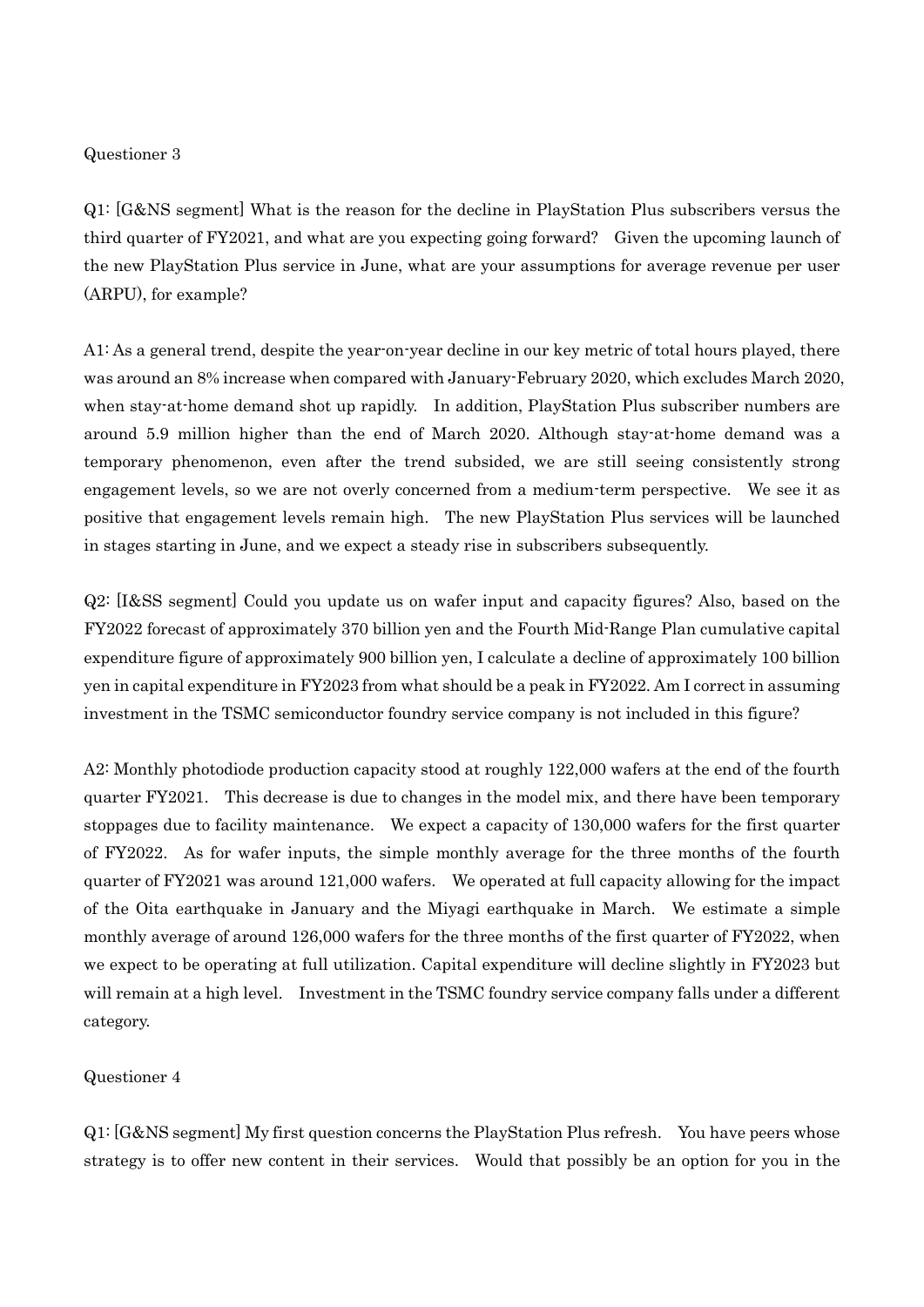future, as you step up your content offering?

A1: We believe that making substantial investments in development to provide high-quality game titles translates into greater platform differentiation, a stronger brand, and higher long-term user engagement. If we were to make major new first-party titles available on our subscription service from day one, we would have to reduce the investment required to provide that value, which would make us concerned about potential deterioration in the quality of our first-party titles. At present, our intention is to make solid investments in our development efforts to create and release titles worthy of AAA status. Meanwhile, we will be offering popular first-party titles such as Spider-Man: *Miles Morales* and *Returnal* on the new PlayStation Plus, so we intend to strike a good balance as we develop our business.

Q2: [I&SS segment] Your FY2022 sales forecast is premised not only on growth in image sensors but also significant growth in other products as well. Is this because you expect new businesses to get off the ground, for example?

A2: While we expect sales of lasers and other products to grow, in terms of scale, we think the majority of sales growth forecast will come from image sensors for mobile applications.

#### Cautionary Statement:

Please be aware that, in the summary above, statements made with respect to Sony's current plans, estimates, strategies and beliefs and other statements that are not historical facts are forward-looking statements about the future performance of Sony. Forward-looking statements include, but are not limited to, those statements using words such as "believe," "expect," "plans," "strategy," "prospects," "forecast," "estimate," "project," "anticipate," "aim," "intend," "seek," "may," "might," "could" or "should," and words of similar meaning in connection with a discussion of future operations, financial performance, events or conditions. These statements are based on management's assumptions, judgments and beliefs in light of the information currently available to it. Sony cautions investors that a number of important risks and uncertainties could cause actual results to differ materially from those discussed in the forward-looking statements, and, therefore, you should not place undue reliance on them. Sony adopted International Financial Reporting Standards (IFRS) starting in the three months ended June 30, 2021, in lieu of the previously applied generally accepted accounting principles in the United States (US GAAP). The results for the fiscal year ended March 31, 2021 are also presented in accordance with IFRS. Investors also should not rely on any obligation of Sony to update or revise any forward-looking statements, whether as a result of new information, future events or otherwise. Sony disclaims any such obligation.

The continued impact of COVID-19 and the developments relating to the situation in Ukraine and